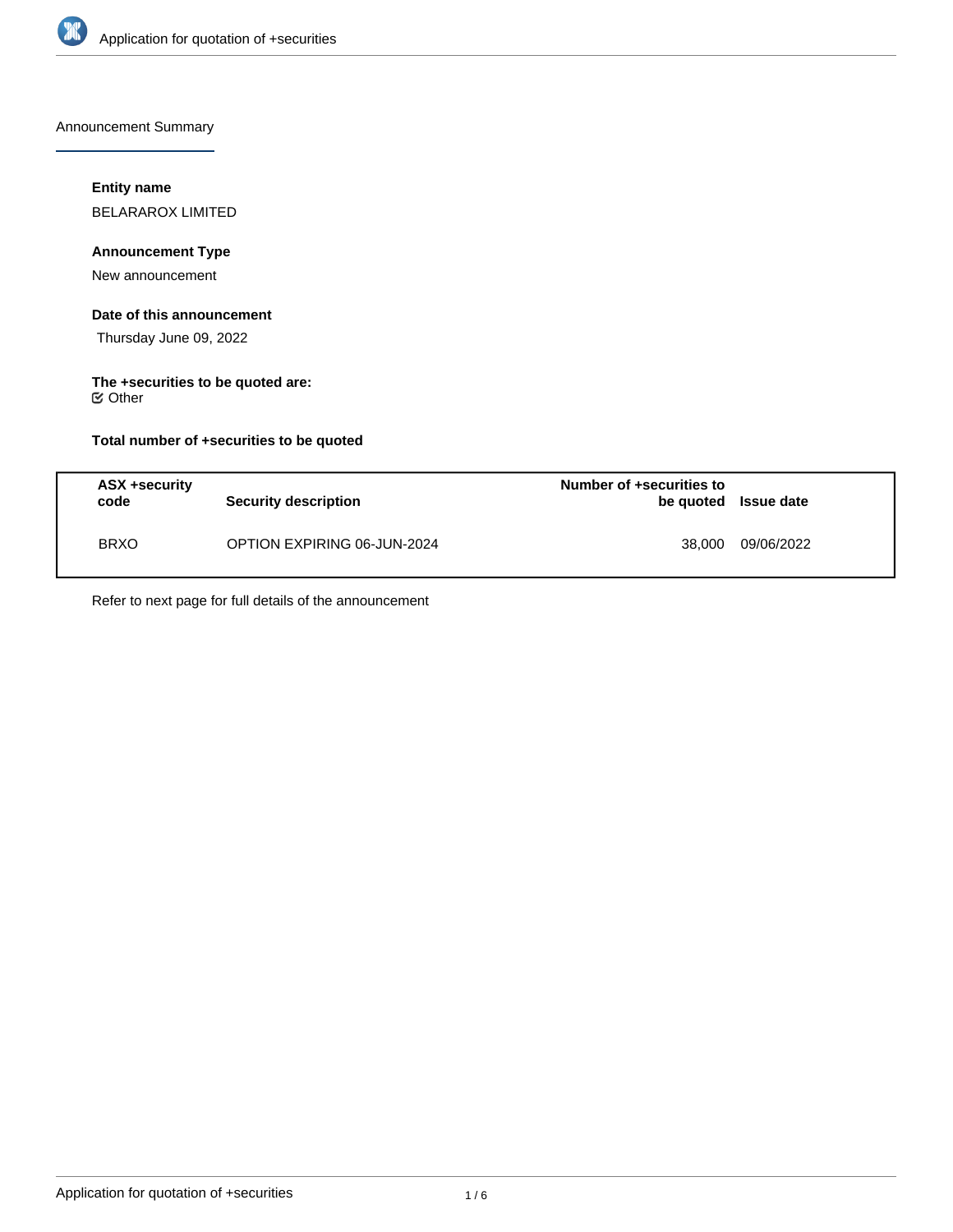

Part 1 - Entity and announcement details

## **1.1 Name of entity**

BELARAROX LIMITED

We (the entity named above) apply for +quotation of the following +securities and agree to the matters set out in Appendix 2A of the ASX Listing Rules.

**1.2 Registered number type** ABN

**Registration number** 41649500907

**1.3 ASX issuer code** BRX

**1.4 The announcement is**

New announcement

#### **1.5 Date of this announcement**

9/6/2022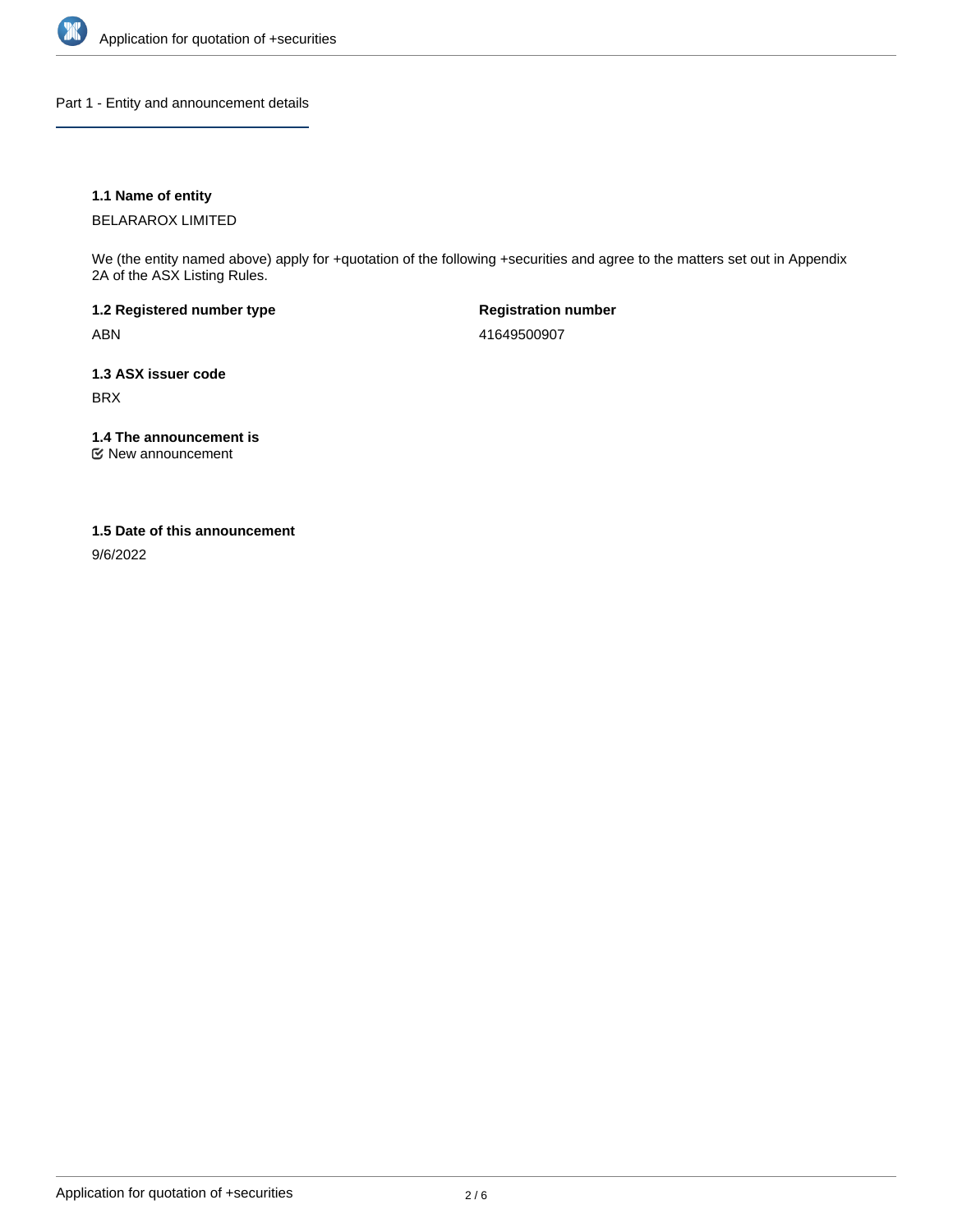

## Part 2 - Type of Issue

#### **2.1 The +securities to be quoted are:**

Other

## **2.2 The +securities to be quoted are:**

Additional +securities in a class that is already quoted on ASX ("existing class")

**2.3c Have these +securities been offered under a +disclosure document or +PDS?** Yes

**2.3c.1 Date of +disclosure document or +PDS?**

2/5/2022

**2.3d Please provide any further information needed to understand the circumstances in which you are applying to have these +securities quoted on ASX, including why the issue of the +securities has not been previously announced to the market in an Appendix 3B**

Additional loyalty options issued upon reconciliation.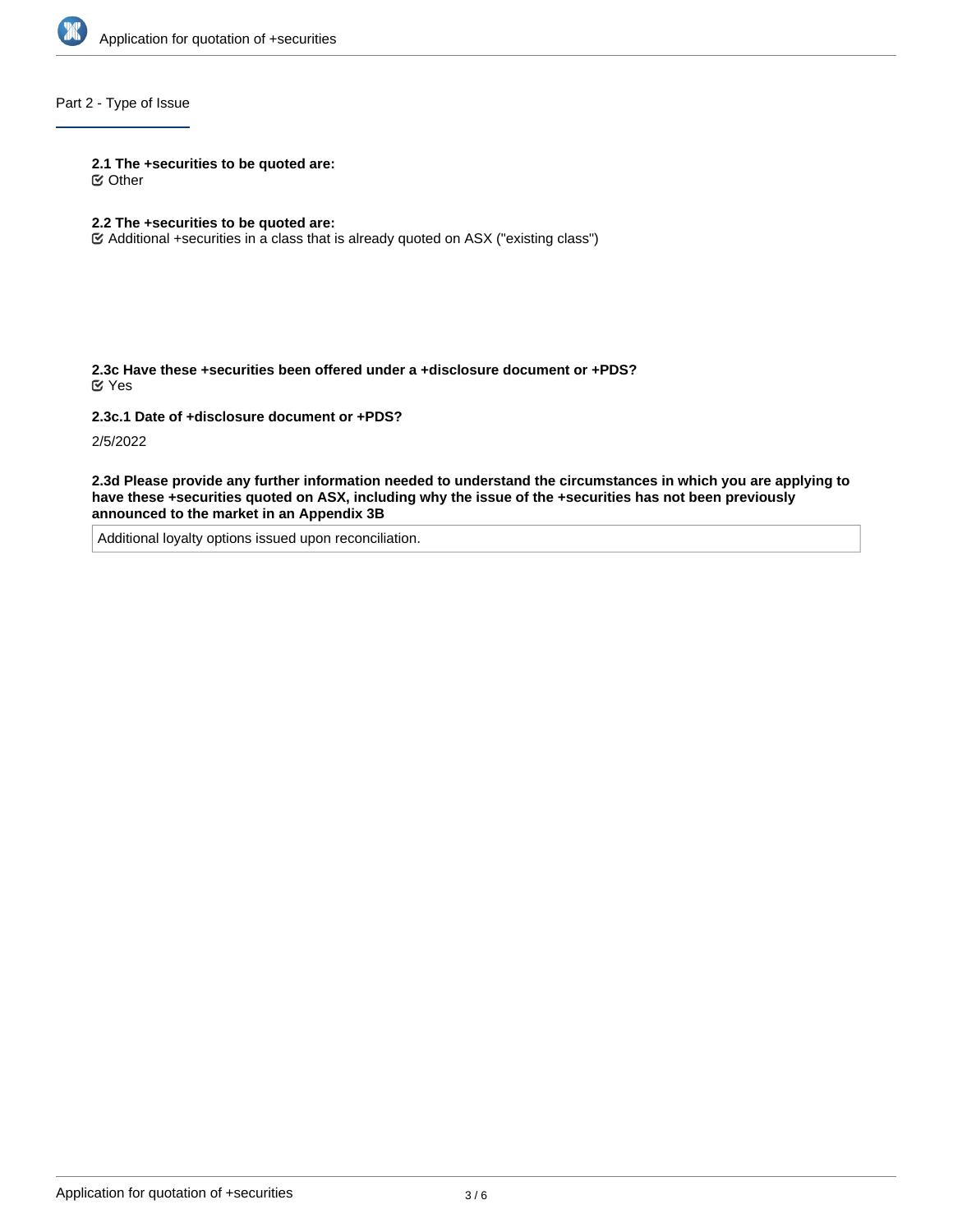

Part 3B - number and type of +securities to be quoted (existing class) where issue has not previously been notified to ASX in an

Appendix 3B

| Additional +securities to be quoted in an existing class |  |  |  |
|----------------------------------------------------------|--|--|--|
|                                                          |  |  |  |

**ASX +security code and description** BRXO : OPTION EXPIRING 06-JUN-2024

**Issue date**

9/6/2022

**Will the +securities to be quoted rank equally in all respects from their issue date with the existing issued +securities in that class?** Yes

Issue details

| Number of +securities to be quoted                                                    |                                        |  |  |  |  |
|---------------------------------------------------------------------------------------|----------------------------------------|--|--|--|--|
| 38,000                                                                                |                                        |  |  |  |  |
| Are the +securities being issued for a cash consideration?<br>$\mathfrak{C}$ Yes      |                                        |  |  |  |  |
| In what currency is the cash consideration being paid?                                | What is the issue price per +security? |  |  |  |  |
| AUD - Australian Dollar                                                               | AUD 0.01000000                         |  |  |  |  |
| Any other information the entity wishes to provide about the +securities to be quoted |                                        |  |  |  |  |

**The purpose(s) for which the entity is issuing the securities**

To raise additional working capital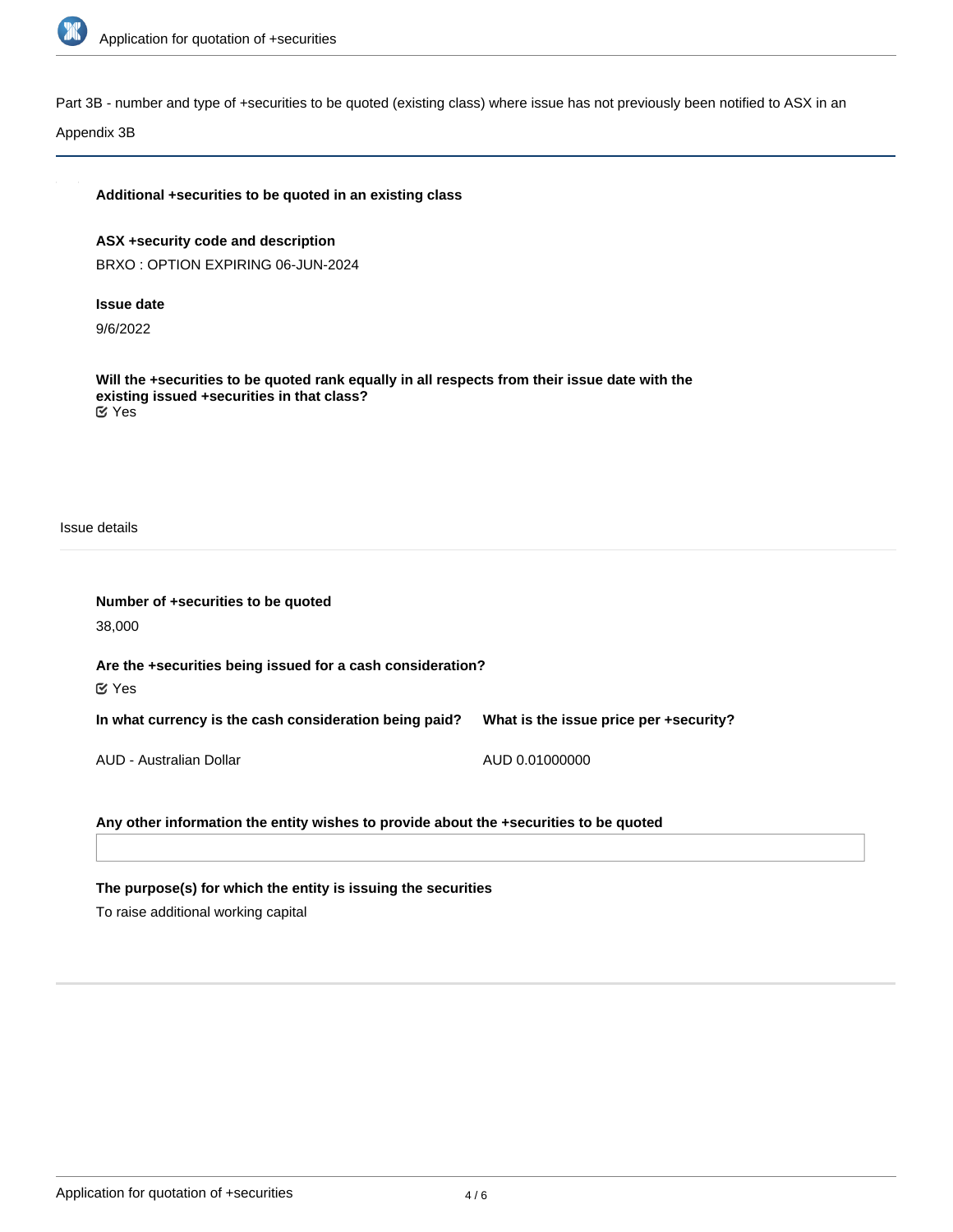

Part 4 - Issued capital following quotation

**Following the quotation of the +securities the subject of this application, the issued capital of the entity will comprise:**

**(A discrepancy in these figures compared to your own may be due to a matter of timing if there is more than one application for quotation/issuance currently with ASX for processing.)**

**4.1 Quoted +securities (total number of each +class of +securities quoted on ASX following the +quotation of the +securities subject of this application)**

| ASX +security code and description | <b>Total number of</b><br>+securities on issue |
|------------------------------------|------------------------------------------------|
| BRX: ORDINARY FULLY PAID           | 28,330,020                                     |
| BRXO: OPTION EXPIRING 06-JUN-2024  | 18.416.877                                     |

**4.2 Unquoted +securities (total number of each +class of +securities issued but not quoted on ASX)**

| ASX +security code and description     | Total number of<br>+securities on issue |
|----------------------------------------|-----------------------------------------|
| BRXAB: ORDINARY FULLY PAID RESTRICTED  | 15,750,000                              |
| BRXAC : PERFORMANCE RIGHTS RESTRICTED  | 500,000                                 |
| BRXAA : ORDINARY FULLY PAID RESTRICTED | 3,000,000                               |